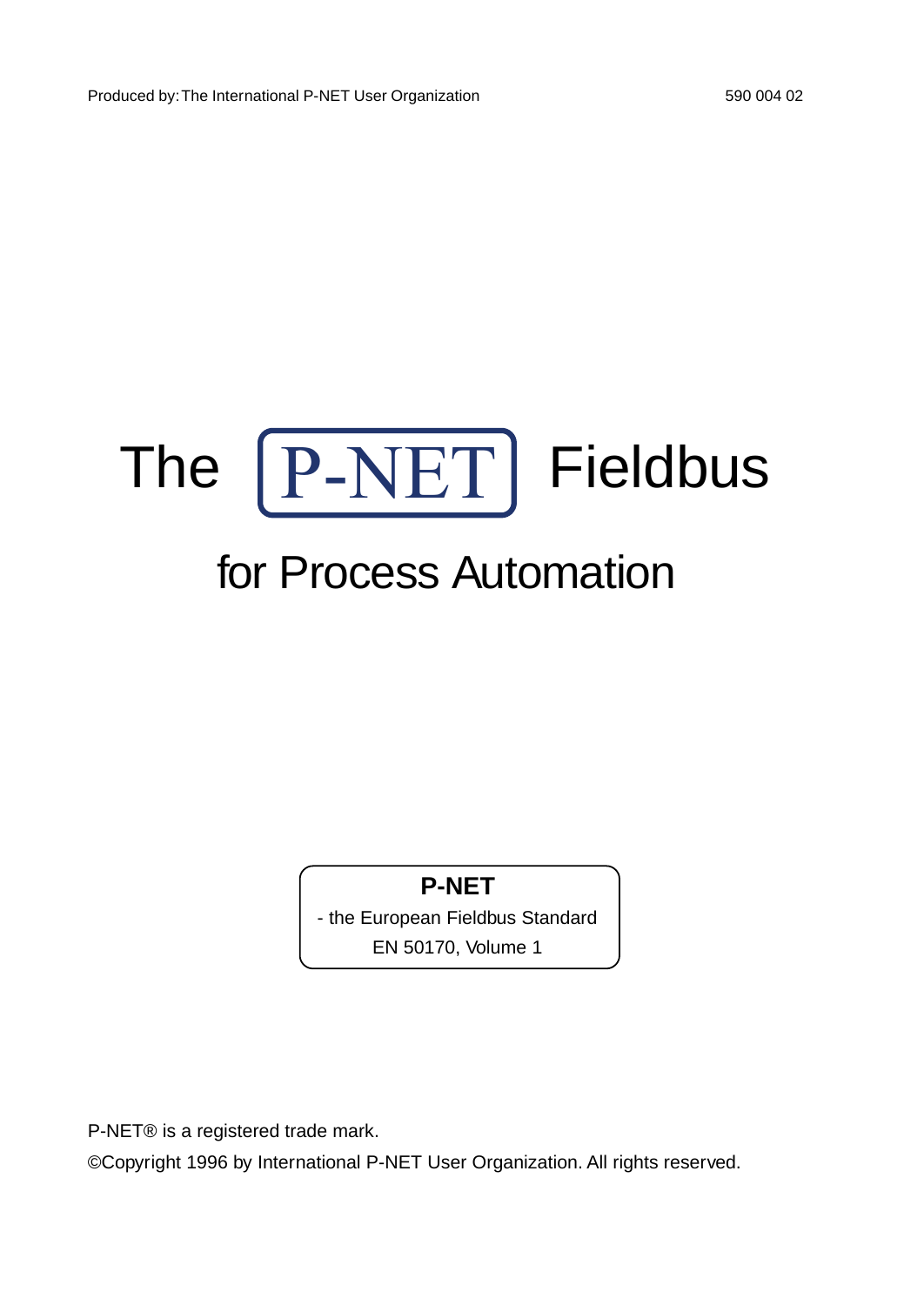# **Applied P-NET Applications**







Animal Feeding & Climatic Control

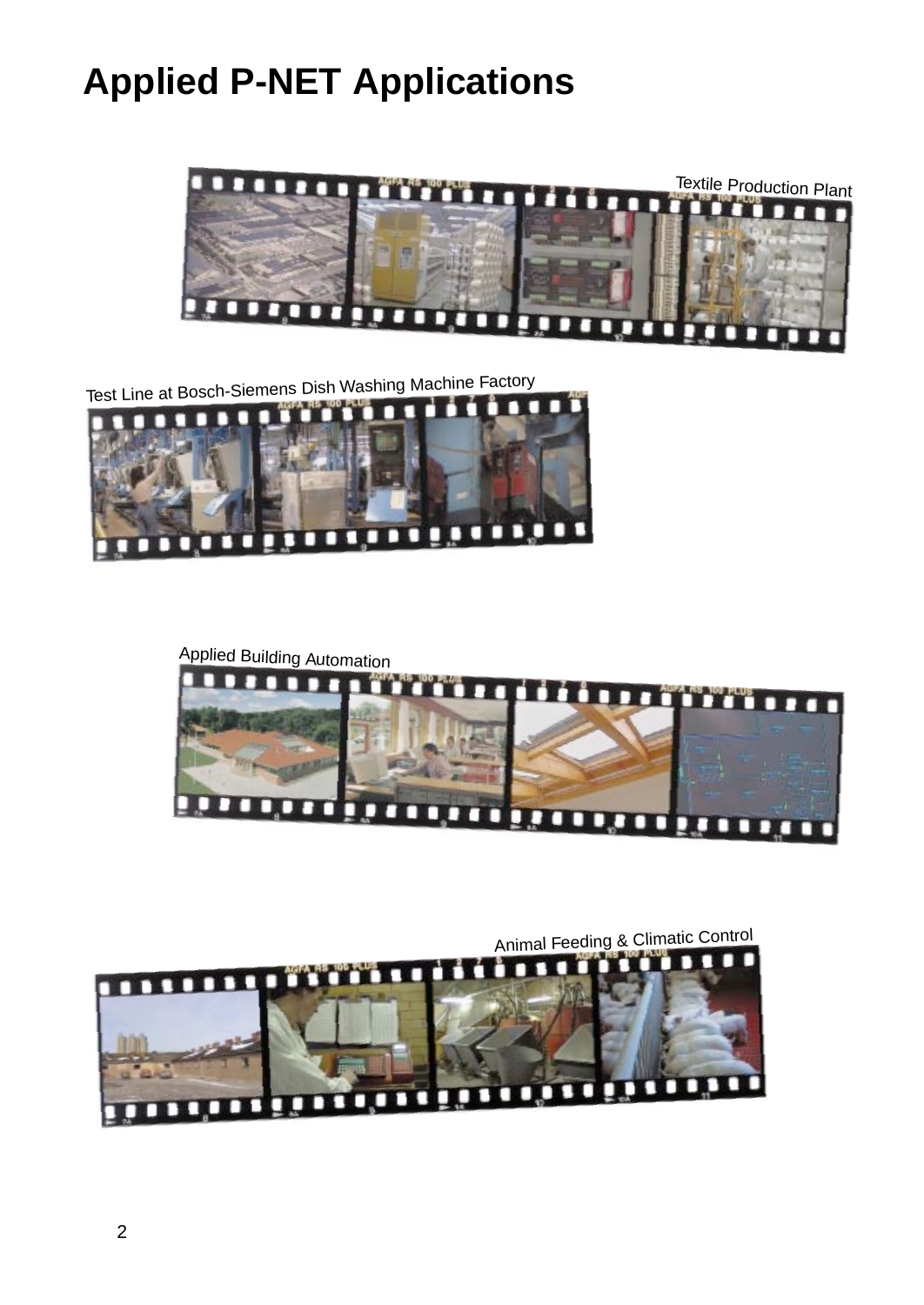## **P-NET in General**

The P-NET Fieldbus is designed to connect distributed process components like process computers, intelligent sensors, actuators, I/O modules, field and central controllers, PLC's etc., via a common two wire cable, as shown in fig. 1.

This replaces traditional wiring, where a great many cables are involved.

Process data (e.g. measurement values, valve signals) are transmitted digitally. P-NET is also used for data collection, for configuration of nodes/sensors, and for downloading of programs.





Apart from the usual measurement values and status data, the bus provides a bidirectional exchange of additional information concerning limit values, actuator positioning and feedback signals, fault signals and internal system data.

P-NET can be used to download parameters and programs to modules, which then control the process. The use of intelligent P-NET sensors and actuators also offers much better diagnostic features than with traditional wiring.

Further comparisons with conventional wiring, show that the incorporation of P-NET offers proved advantages when applied to industrial processes.

The result is a simplification of planning and installation, a reduction in the amount and cost of cabling, a reduction in installation and maintenance costs, a reduction in installation errors, leading to a more straightforward future expansion of applications. Instant information about field device faults, and faults in the cable, can be detected automatically by the network protocol.

P-NET applications are characterised by their low cost for a small system. The cost rises linearly with the size of a system.

P-NET is as well suited for small plants, as for large plants having many controllers, sensors, and interface modules. In addition, any such system is always ready for any necessary expansion.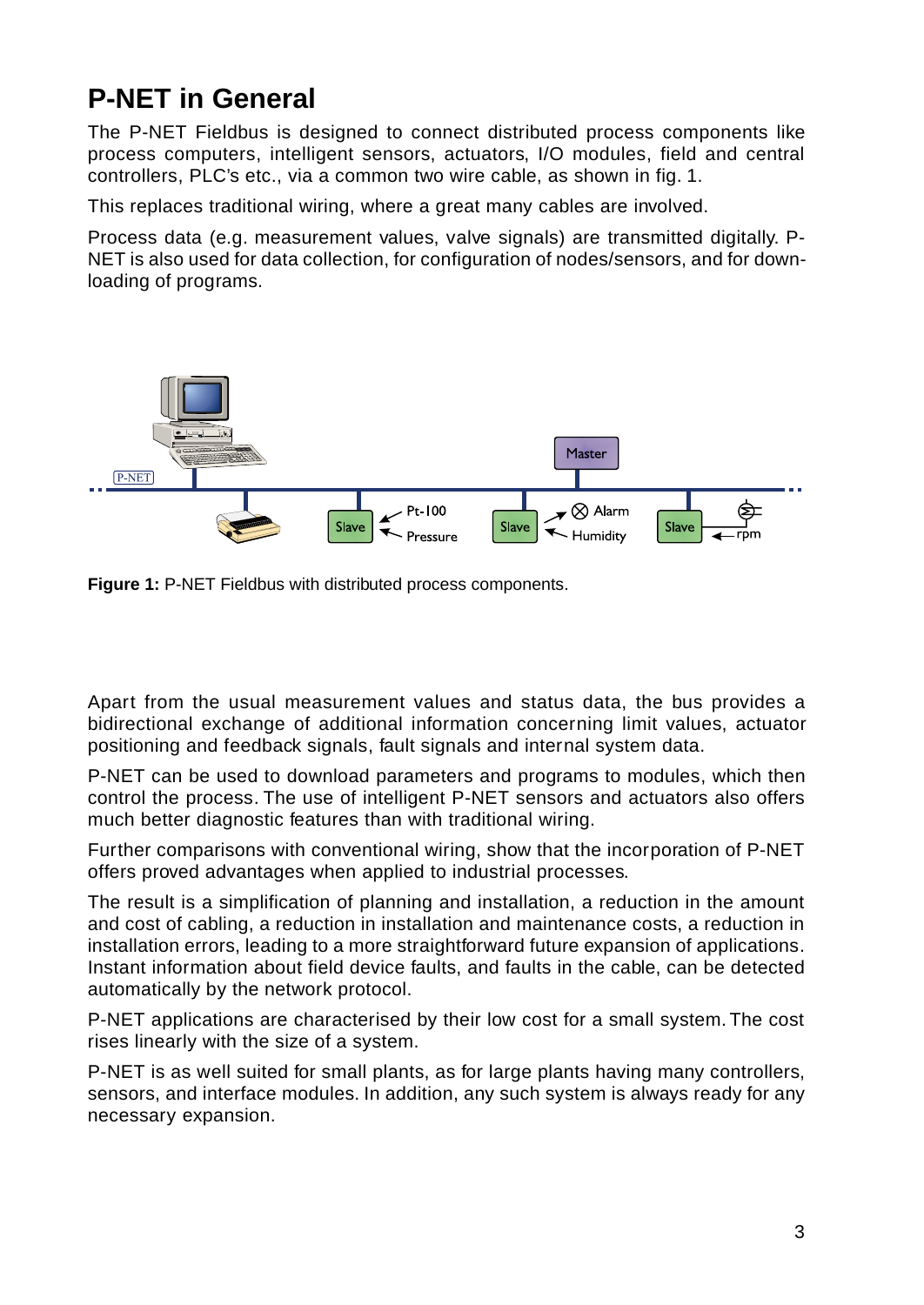# **The History of P-NET**

P-NET was conceived in 1983. The first product using this multi-master Fieldbus was launched in 1984.

The multi-network and multi-port functions were added to the protocol specification in 1986. The first operational P-NET multi-port product was produced in 1987.

The P-NET standard became an open and complete standard in 1989, for adoption worldwide.

Due to an increasing interest in P-NET, the International P-NET User Organization was formed a year later.

## **Application Areas**

The P-NET Fieldbus has been used for many years, and more than 5000 applications are now in operation worldwide. Applications range from simple installations with a few I/O points, to very large and complex installations using many thousand I/O points.

P-NET applications are found in the process industry environment and in discrete parts manufacturing plants.

The following typical examples show where P-NET is currently installed and running: Dairies, breweries, environmental control in agriculture, animal feeding systems, asphalt and concrete production, textile industry, milk/oil/fertilizer distribution trucks, quality control systems, power plants, solar power plants, plastic moulding, ship engine control, tank management/alarm systems (approved by German Lloyd, Bureau Veritas, Norske Veritas, Lloyds Register of Shipping), data acquisition, water supply, building automation, fuel management systems, (approved as legal for trade by PTB, NMI, NWML, ...).

The typical P-NET application requires response times measured in ms, and a bus length up to one km or more. There are other types of applications which demand a response time measured in ìs. For these applications P-NET is not appropriate.

### **Principles of P-NET**

The electrical specification of P-NET is based on the RS485 standard using a shielded twisted pair cable. This allows a cable length of up to 1200 m without repeaters. Data is sent as an asynchronous transmission in NRZ code.

P-NET interfaces are galvanically isolated, and up to 125 devices per bus segment can be connected, due to a special clamp circuit, and again without the use of repeaters.

P-NET is a very efficient Fieldbus protocol, in that it can handle up to 300 confirmed data transactions per second, from 300 independent addresses.

Data can be transferred in the form of fully processed values (floating point), such as temperature, pressure, current, voltage etc., or as blocks of 32 independent binary signals, indicating valve states, switch positions etc.

This results in a performance of up to 9,600 binary signals per second being accessed from anywhere within the complete system.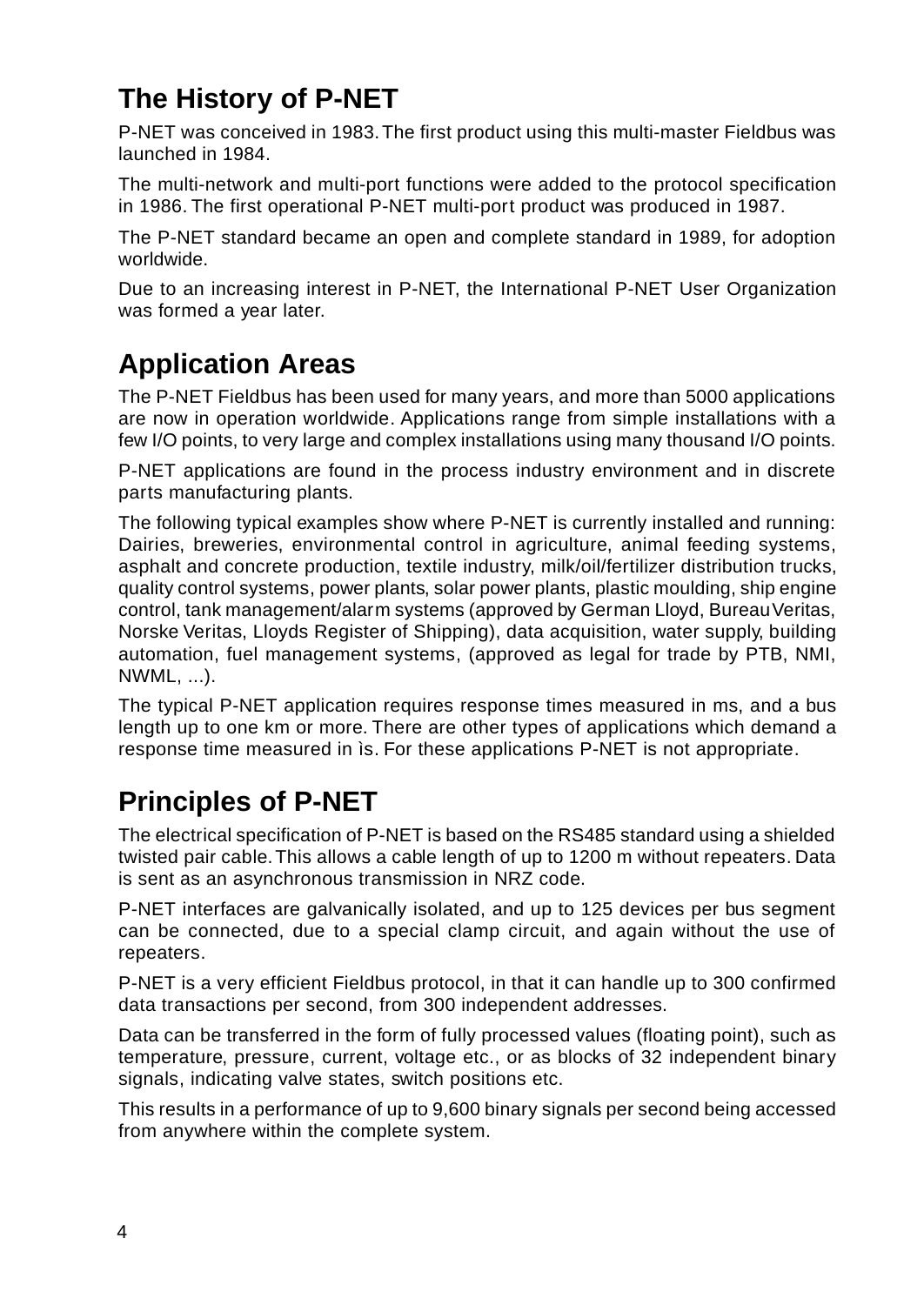This high rate of fully acknowledged data transmissions can be achieved, because P-NET slaves handle the processing of data and the reception or transmission of frames, in parallel. The processing of a request by the slave is initiated as soon as the first data bytes arrive. This is in contrast to dedicated chip solutions, where the entire frame arrives before processing begins. In this way, the standard P-NET data rate of 76,800 bit/s, is not a limiting factor in performance.

The performance can be compared with systems using data rates up to 500,000 bit/ s. See a detailed description on page 17 "P-NET Compared with Dedicated Fieldbus Chip Solutions".

P-NET is a multi-master bus, which can accept up to 32 masters per bus segment. All communication is based on the principle, where a **Master** sends a request, and the addressed **Slave** returns an immediate response. Requests can be of a read or write type. Masters and slaves are shown in fig 2.



**Figure 2:** Masters and slaves on a P-NET Fieldbus.

Data transferred on the bus can be of a simple or complex type, to satisfy the requirements of measurement and control. Simple types include boolean, byte, char, word, integer, long integer, real, long real and timer. Complex types include array, string, record and buffer.

The data format is a part of the P-NET standard.

The right to access the bus, is transferred from one P-NET master to another, by means of a token. P-NET uses a method called "virtual token passing", which does not require messages to be sent over the bus.

When a master has finished bus access, the token is automatically passed on to the next master, by a cyclic mechanism based on time. The method used in P-NET differs from that used in other multi-master systems.

Other busses such as Profibus for example, use real message telegrams for transferring the token. This results in an increase in master processing time, and reduces the capacity of the bus.

The virtual token passing principle also accepts that a master might not even be present. In this situation, all devices, including other masters, will continue performing normally. See page 16 "Virtual Token Passing" for a detailed description.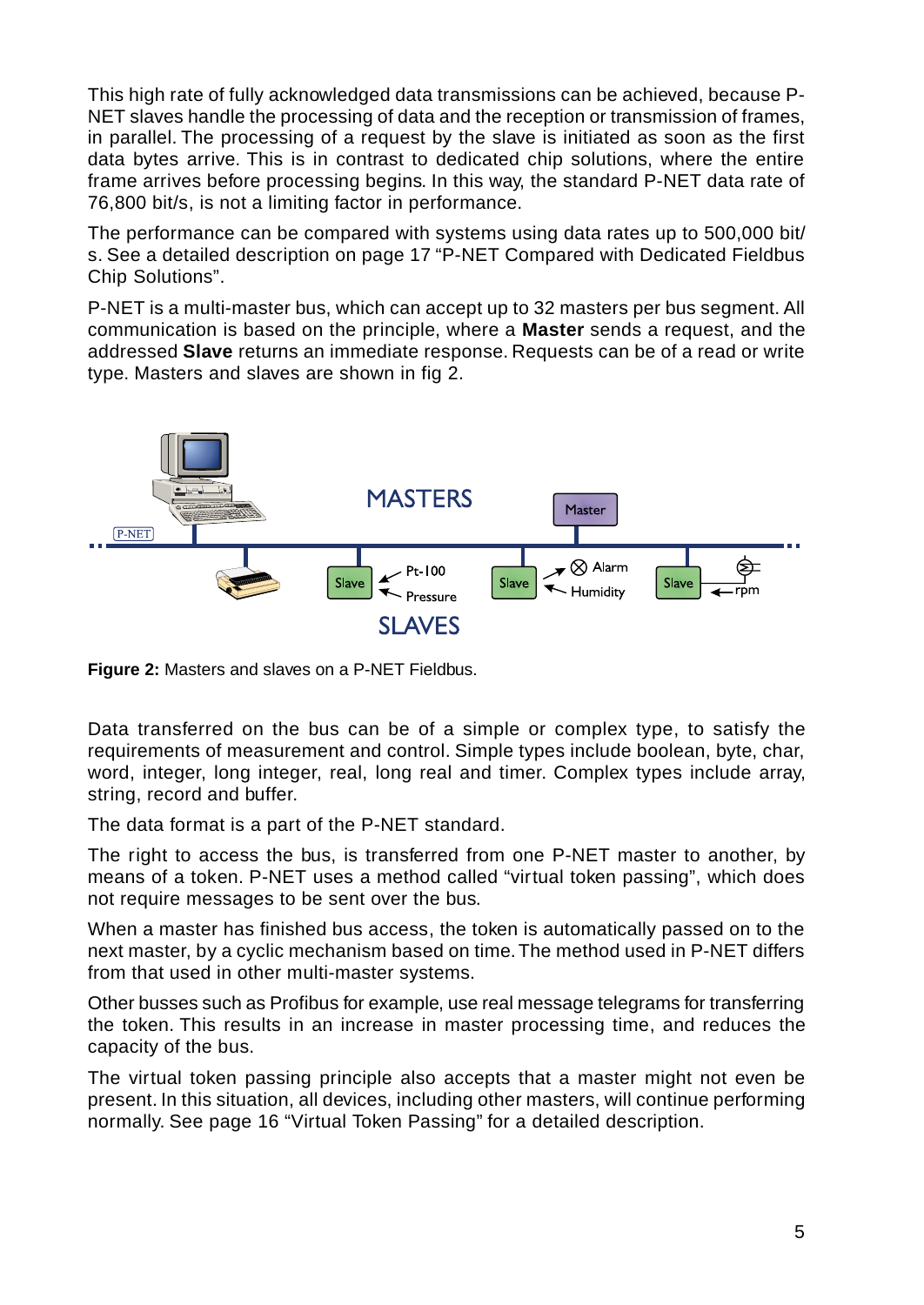### **Multi-net Structures**

The previously accepted way of designing a network architecture for a factory, was to have the Fieldbus directly connected to the sensors and actuators. The Fieldbus would then be connected to a cell-controller, and a number of cell-controllers would be then connected to a cell-network, and so on, up through the hierarchy, ending with a high speed backbone network. The data rate for the network on the next level up was assumed to be a magnitude higher than on the lower networks.

This was perhaps a reasonable philosophy in the past, where all data had to eventually end up in a powerful computer at the top level. The technique for today and the future,is to distribute intelligence between the cell-controllers, interfaces and sensors. At each level, the data becomes concentrated and regulating loops are typically closed within the same bus.

The need for a fast data rate at the higher levels is now decreasing, as more intelligence is distributed. This is the reason why P-NET may be used on several levels in a complete factory automation system.



**Figure 3:** A Multi-net structure with the P-NET Fieldbus

Dividing a system into cells, corresponding with each section of a plant, makes it possible to shut down a single section without affecting others. Program execution may be distributed in one or more independent processors per cell.

A software or hardware error in one cell, would not affect the others. An individual cell now only has a limited need to exchange data with other cells, e.g. to start and stop processes, to load recipes, to transfer production data etc.

In systems with real distributed intelligence, additional processing power can always be added in the form of additional master controllers. It is therefore possible for a system like this to be expanded.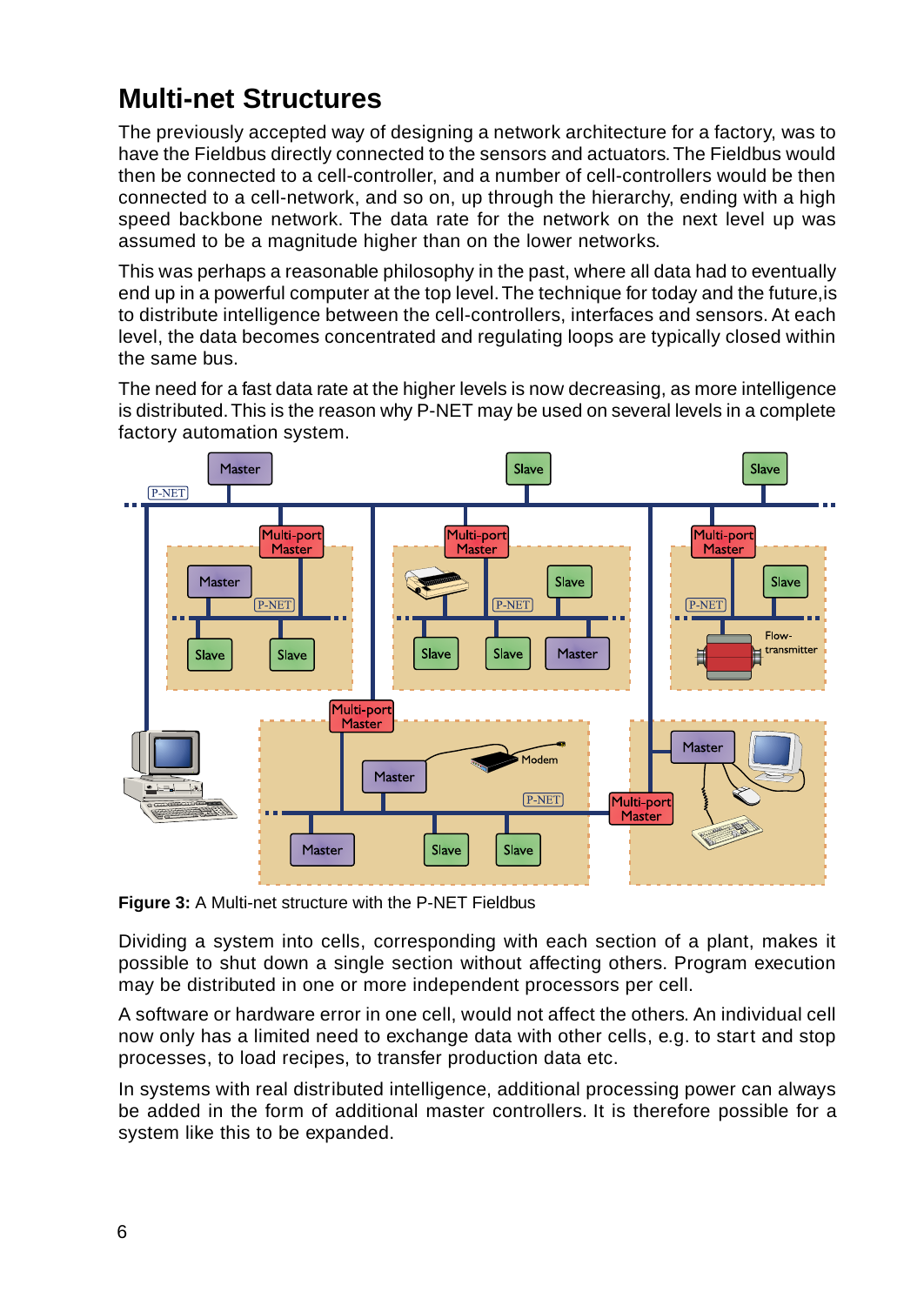Among the available Fieldbus systems, only P-NET allows direct addressing between several bus segments, also known as a multi-net structure. This feature is a specified part of the P-NET protocol, and it can be built into the standard operating system of multi-port masters. A multi-net structure is illustrated in fig. 3.

Communication is directed through the different bus segments via nodes with two or more P-NET interfaces. This means that any master on one bus segment can transparently access any node within any other bus segment, without the need for special programs in the multi-port masters. See fig. 4.

The segmentation also makes it possible to have independent local traffic on each bus segment, which increases the update rate and the data throughput throughout the total system.



**Figure 4:** Transparent access through multi-port masters to other bus segments.

The benefits gained by dividing a system into smaller sections are highly significant, because it limits the consequence of an error, to a single segment, which gives higher system security. Furthermore, these multi-net features provide a natural redundancy, which makes the total plant installation very robust with respect to errors. See also fig. 3. An important advantage of the P-NET multi-net topology, is that there is no need for a hierarchical structuring of the bus segments. This is of great benefit when expanding existing P-NET installations, and when coupling to other networks.

An attempt to connect two segments within one node, using a bus system **without** this multi-net facility, requires a special program in that node. Such a program needs to collect all the data from all devices in one segment to make it available to the other segment, which is known as creating "process images".

With the large amount of data that are available in today's intelligent nodes, it is almostimpossible to update and maintain a true "process image" for a complete bus segment. Such a procedure occupies a significant percentage of the bus capacity and requires a large amount of memory. Furthermore, it is expensive to create and test a dedicated program for each segment connection.

P-NET does not require such complex "process images" to be built.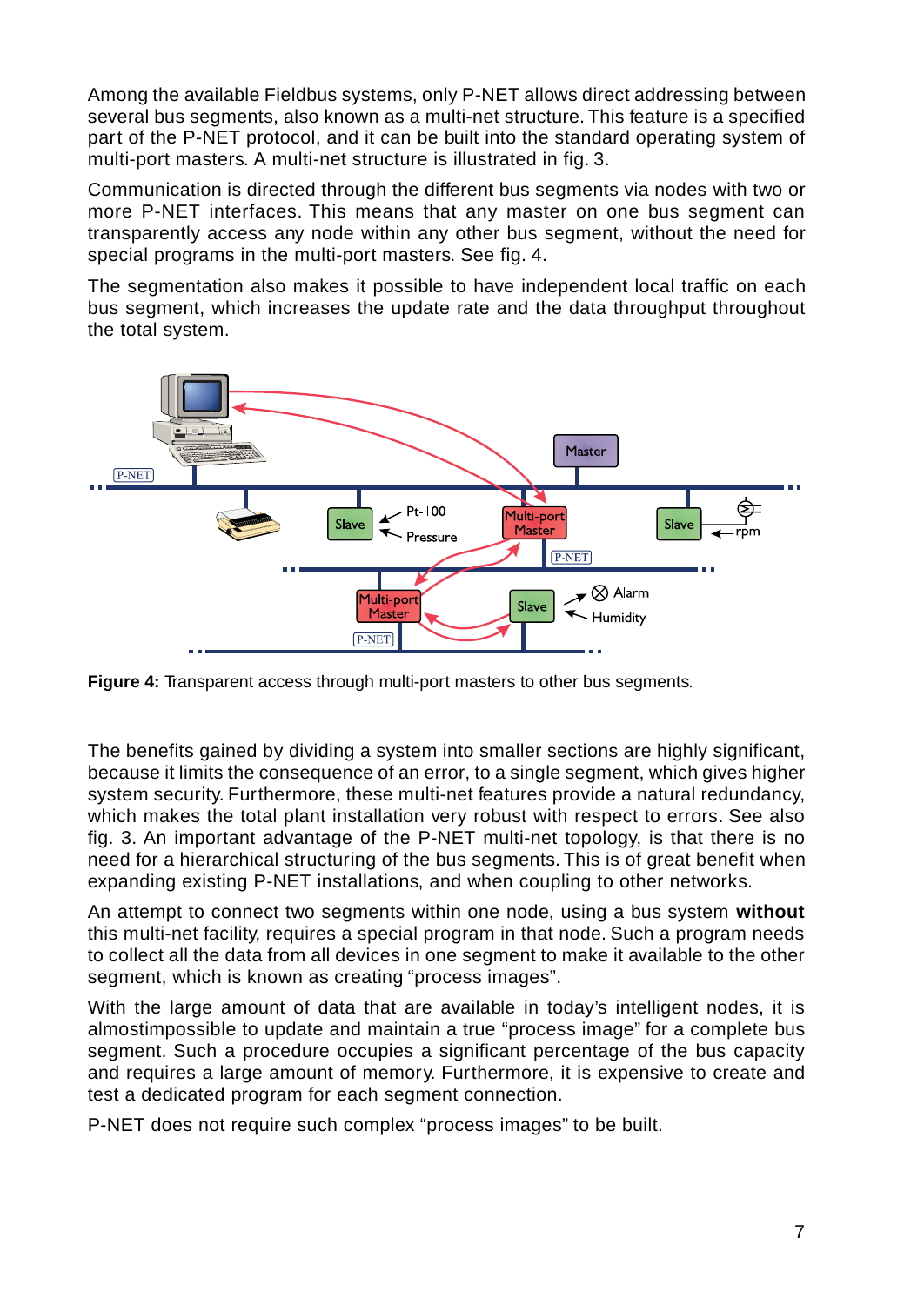### **Advantages of the P-NET Protocol**

All nodes that conform to the P-NET standard can be directly connected to the bus and will immediately communicate together, because P-NET uses only one data rate, and only one choice is given for each of the communication layers.

This differs from other standards, which allow many variations on each layer, resulting in many variants that are not able to communicate together.

Any P-NET module, including a master, can be powered down or connected to or disconnected from the bus, without interfering with the rest of the bus system.

Consequently, modules can be exchanged during system operation, and a system can be expanded while the remaining production system continues to run.

The need for configuration of communication parameters in P-NET is much reduced compared with other systems. In slave modules, the P-NET system integrator only has to set the node addresses, and in master modules, he only needs to define the node address and the number of masters.

Therefore, training is reduced and allows any qualified technician to understand and install a P-NET system.

The distributed processing power of a system can be increased, by simply connecting additional masters.

Special procedures have been included in the P-NET standard, making it possible to change the address of a single node on the network, by means of its unique serial number. This allows individual P-NET node addresses to be changed while the system is still running.

Dip switches and other mechanical mechanisms can be avoided, and it is therefore possible to build hermetically sealed P-NET nodes (e.g. IP-67).

When designing a new device for use with P-NET, benefits will be seen from the fact that P-NET can be used to access any logical or physical address within the device, decided upon by the manufacturer. When a device is implemented with P-NET, both the test procedures performed during the development phase for the application program within the device, and the calibration and maintenance procedures used in the future, can be simplified. P-NET can therefore be used to look inside the device in order to monitor program variables.

The result of a measurement made by a slave, is presented to a master in a preprocessed form, in SI (metric) engineering units. The benefit is significant, since no repetitive scaling or conversion needs to be done by the master(s), leading to considerable savings in processing power. For example, a temperature measurement will be converted to a floating point value by the slave (IEEE 754 standard), and will be presented to all masters requesting the data in degrees centigrade.

Identifiers used for accessing the physical variable on the network, are mapped via a 'SOFTWIRE' list. This list is generated while the application program is being compiled. Therefore, no real time translation is required, leading to very fast data access.

To ensure real time data collection, each frame transmitted on the network is restricted to 56 data bytes. If the requested data length is higher than 56 bytes, it is automaticallydivided into several successive transmissions.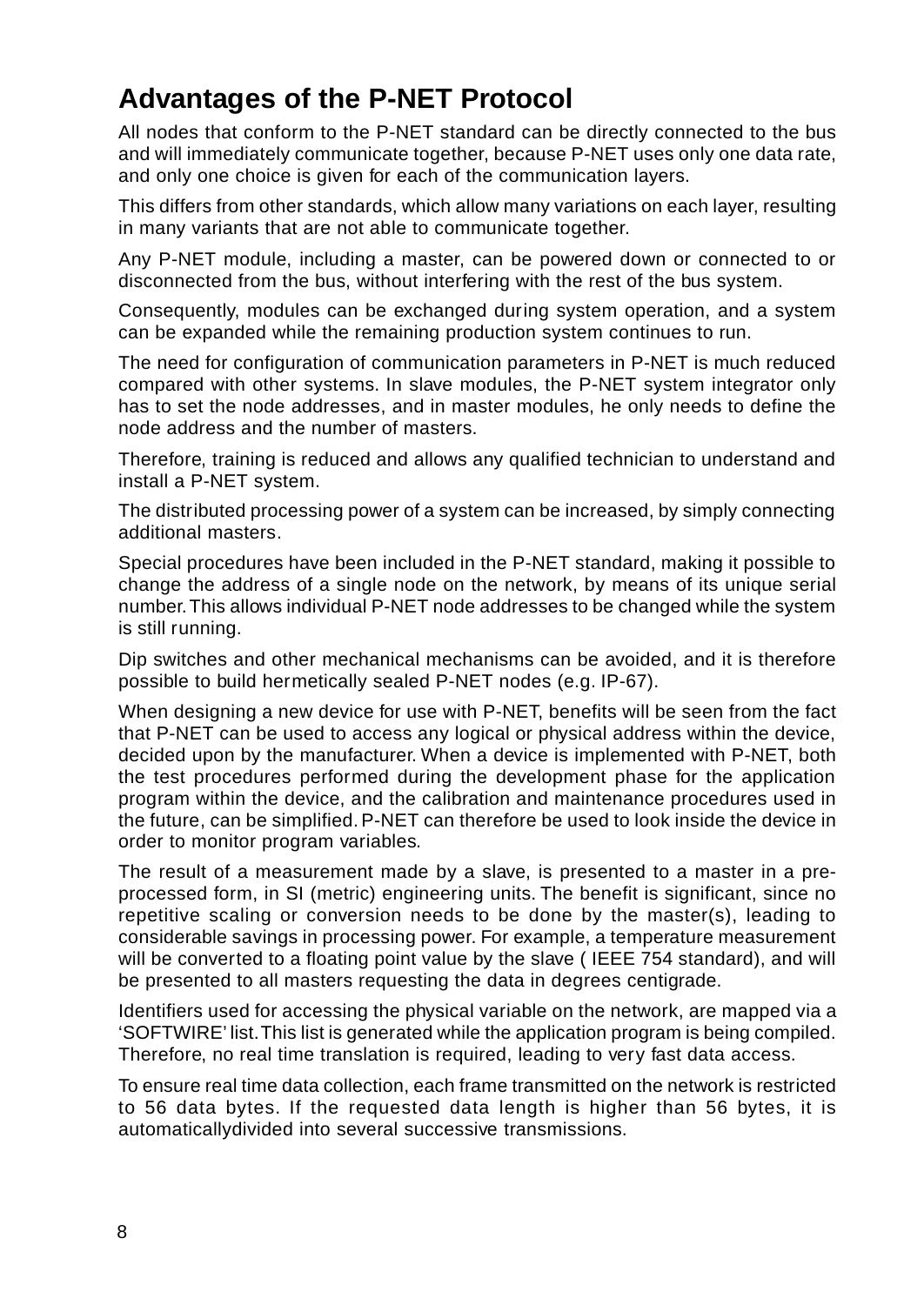## **Intelligent P-NET Modules**

Typical P-NET slave modules give the system integrator more than just Input / Output functions. They very often contain additional process oriented functions varying from simple limit switch monitoring, to PID regulator or program channels, allowing the system integrator to configure local control loops or specify process steps.



**Figure 5:** An intelligent P-NET module in a chemical plant.

The diagram in fig. 5 shows how a standard P-NET I/O-module can handle the temperature control, and the loading and unloading of products for a heating vessel within a chemical plant.

In this example, the internal process functions of the module take care of temperature and level regulation, and the control of filling. Only the set points for temperature and level are required from a P-NET master.

Another example of a slave module could be a weight transmitter, where the analogue signal from a load cell is continuously converted, scaled and stored, within the memory of the slave. When a request is received from a master, the slave immediately responds with the latest stored result. Error checking is also continuously performed within the slave, and the master is notified if any error has occurred, by a code in the response message, when the slave is requested.

### **"Layer 8": P-NET Channel Structure**

Typically, a P-NET Fieldbus device is a sensor, an actuator or an interface module. It can relate to one or more process signals, i.e. a digital output or an analog input. Each process signal is associated with additional information, apart from just the state or the value of the signal. These variables, which are related to the process signal, deal with specific functions for configuration, conversion, scaling, filtering, error messages etc.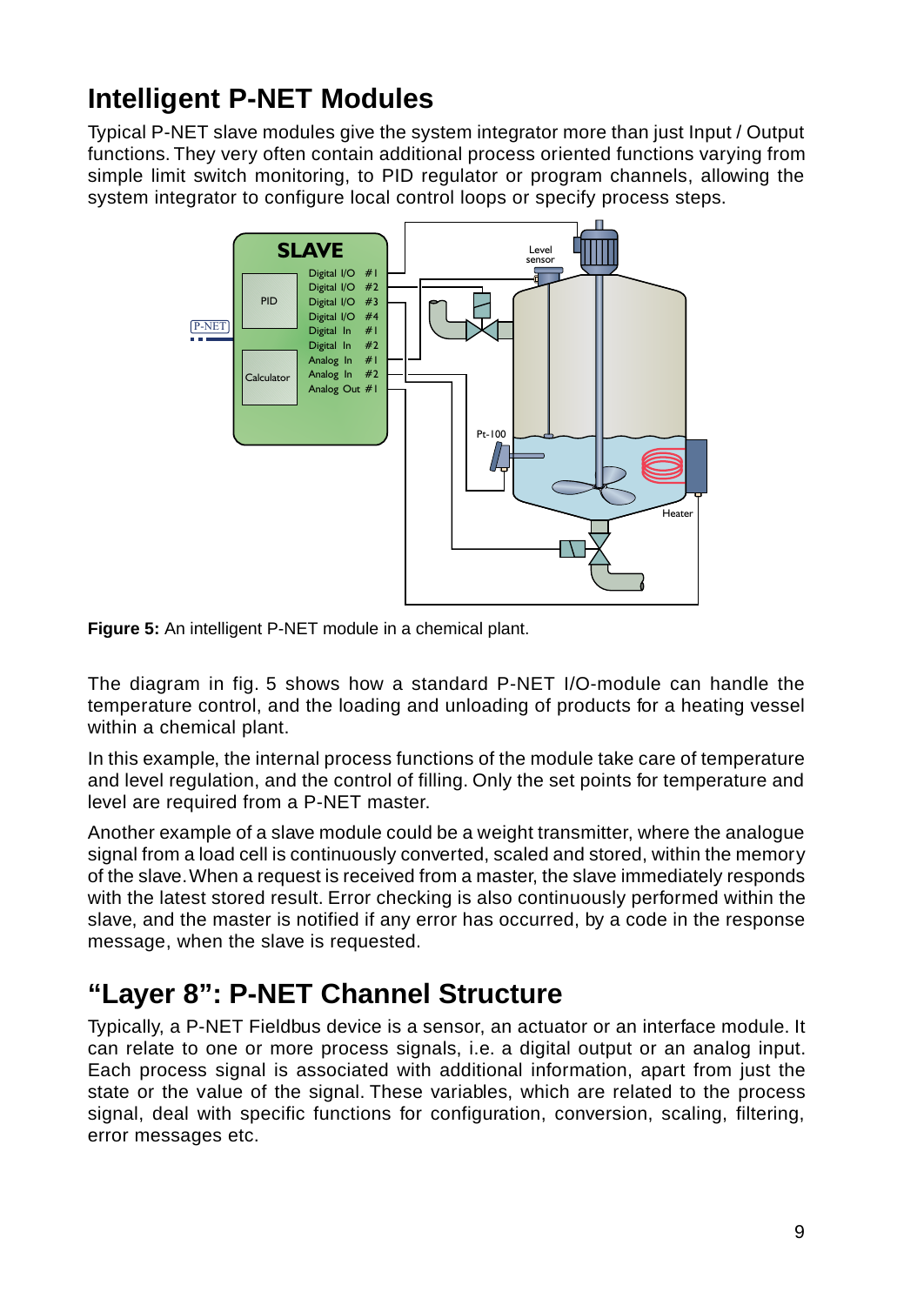In P-NET, this collection of related variables and functions for a single process signal is regarded as a **Process Object**, and is called a **Channel**.

A Channel contains all the necessary data to support the required control functions for the process object. It also includes support for maintenance and technical management of the plant equipment.

A Channel is structured as 16 registers, each having their own relative logical addresses, called SOFTWIRE numbers (SWNo).

These 16 variables or constants within a Channel, can be of any type, including complex, and can be located in different memory technologies.

In order to give a specific example of a standard interface Channel, a Digital I/O channel is illustrated in fig. 6.

Such a Channel can be configured for various functionality, including automatic functions. These functions are input, output, one shot output, timer output etc.

The function is selected by setting a code in the ChConfig register. When the output is configured for timer functions, the preset registers SWNo x7 & x8 are used.



**Figure 6:** The channel structure of a Digital I/O.

While the input/output pin is active, the OperatingTime register measures the time, and a transition on the pin will increment the Counter, to record input or output activations.

The current in the output load is measured, and can be read in SWNo x3.

MinCurrent and MaxCurrent can be used as a kind of feedback signal to see if the load is connected, and to protect the output and the load.

The Maintenance register can hold information about when and how the last maintenance was performed for the connected valve. The register called ChType must be present in all channels. It is a Record, consisting of a unique number, which defines the channel type, plus an array of boolean, indicating which registers are implemented.

The registers marked "\*" are not mandatory, and may be declared as unused.

One of the important features of P-NET, is error message handling. Therefore, each Channel has an Error Code register called ChError. This register contains error information related to the Channel and the values in its registers.

Examples of errors include Overload, Signal disconnected etc.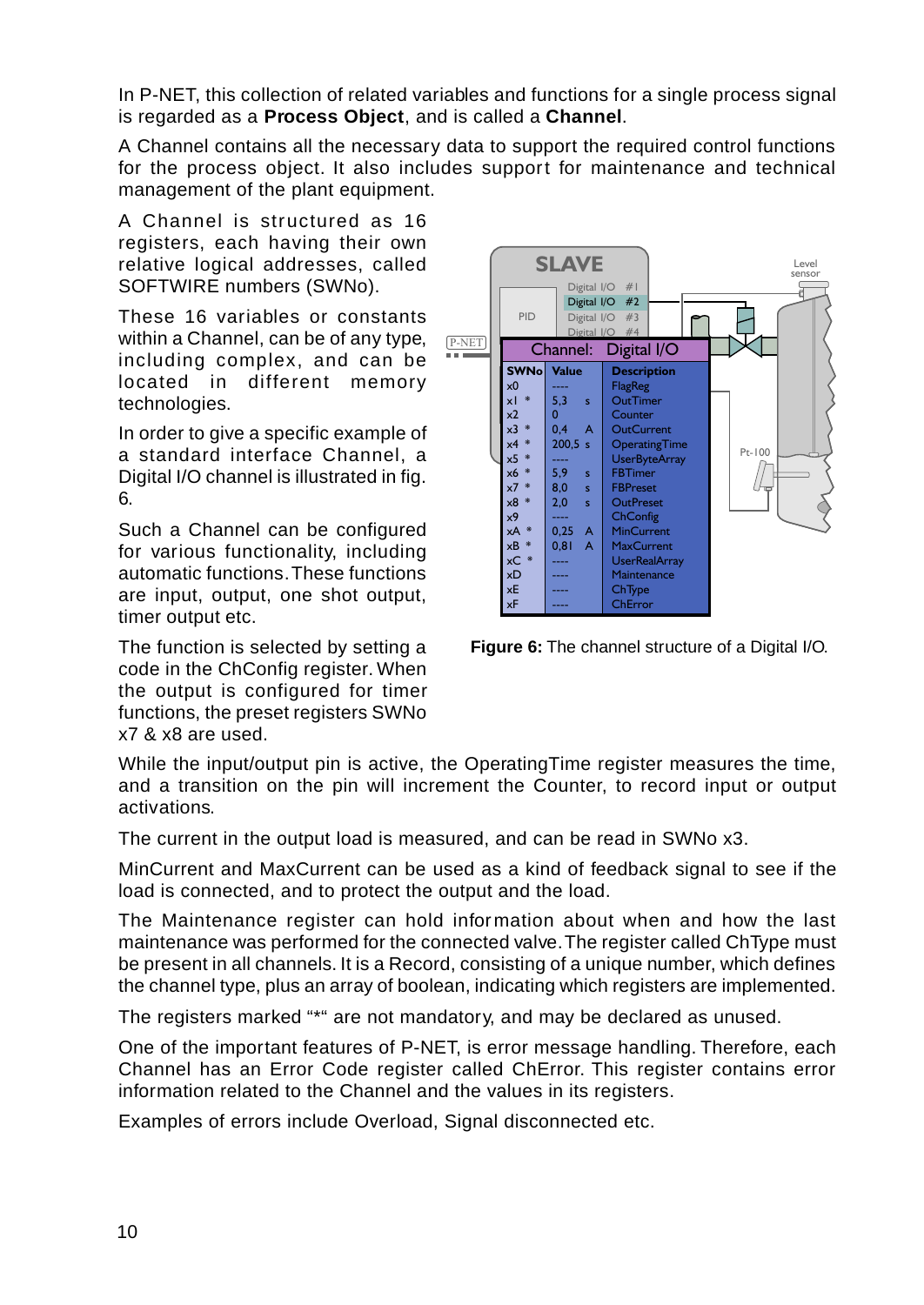A channel need not only deal with process signals, but can also apply to other kinds of data, such as internal function-blocks with corresponding parameters.

An example of such a Channel is a PID regulator, where the output values are the result of a calculation. Other standardised channel type examples include a printer channel, a Communication channel, a program channel etc.

This means that nodes can have different I/O structures. For example, one node might have 16 Digital I/O + 2 analog I/O channels, and another node, 8 Digital I/O + 4 Analog I/O channels, but each single I/O of equal type will be seen as the same by the master, no matter what kind of node it is part of.

The **Service channel** is an important standardised channel type, which must be included in all nodes, whether this is a complex collection of different channels, or just a simple sensor.

This channel holds information about the node address, serial number, manufacturers identity, overall node error data, and any other data associated with the node. This channel always has a SWNo of 0, and access to the service channel is therefore the same for all nodes. This channel is also used when identifying an unknown node.

The resultant advance of this channel standardisation philosophy, is that from a P-NET master point of view, each channel can be seen and treated in the same way, no matter who manufactured the device, or in which node it is located.

The standardisation also makes it possible to write general programs, which can beused to configure such channel types or to read or write into the registers, independent of the channel's location.

### **Access to P-NET from PC's**

PC's are often used in P-NET installations as one of the masters. PC's are normally connected to P-NET by means of plug in cards.



A product called VIGO has been developed for P-NET.

VIGO is a PC based Fieldbus Management System. It enables a physical plant to be described in terms of data, related data structures and where data is located.

VIGO is also a communication system that manages data security and integrity for data enquiries made within the plant.

VIGO keeps track of the relationship between the physical objects within the plant, and the associated

Fieldbus nodes. It also includes the set of files describing the related control programs, configuration and calibration parameters, as well as tools for configuration, backup, download etc.

The routing and handling of several simultaneous information packages for the same, or different networks, are also managed by VIGO, via a real-time communication kernel. When several applications try to access the same bus system, problems will occur in a Windows multi-task environment. This is solved by VIGO, which ensures that communication packages and messages do not get mixed.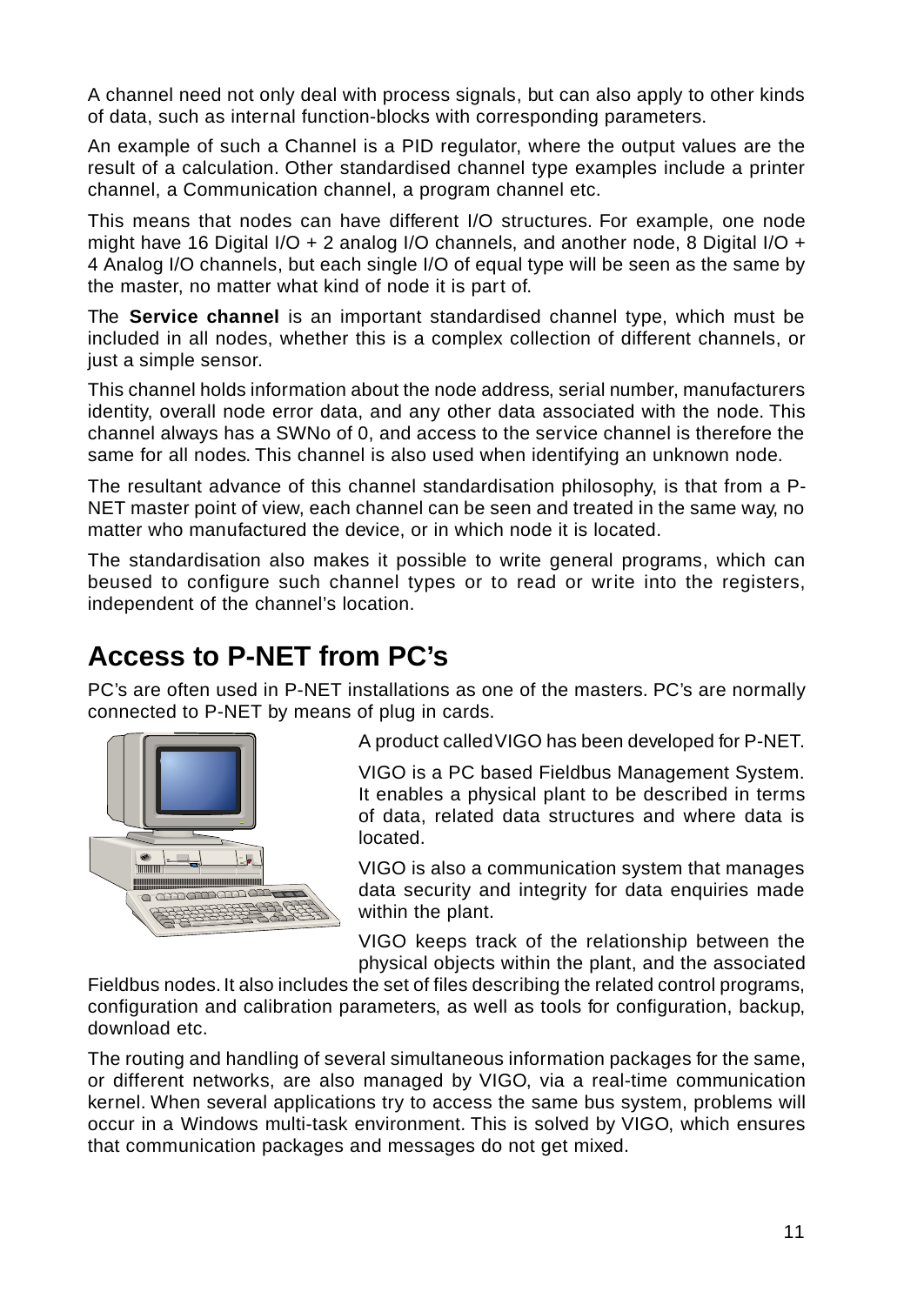A facility available to enable the fast real-time exchange of data between MS-Windows applications is called "OLE2 Automation" (Object Linking and Embedding).

VIGO is an OLE2 Automation Server, which creates a consistent and transparent interface from the user program (application), to the physical elements (objects) within the plant.

In this way, VIGO provides a simple interface to standard program packages such as Visual Basic and Visual C++, spreadsheets, databases, Man-Machine interfaces and other visualisation programs such as SCADA.

Below is shown a Visual Basic program example (EXCEL macro language), using three easy steps:

#### Step 1: **set AA = Createobject("VIGO")**

VIGO creates a virtual object: AA, which then becomes part of the Visual Basic programming environment

#### Step 2: **AA.PhysId = "Setpoint"**

The virtual object AA is made to point to the physical object, by assigning the physicalidentifier to a property called PhysId.

Step 3:

#### **X = AA.ExFloat** (Get Setpoint)

or **AA.ExFloat = 37,0** (Set Setpoint)

All manipulation of the physical object is performed via the virtual object. See fig. 7.

To operate on the object, a type property must be appended to indicate the type of variable in the node. Exfloat indicates that the object variable is of a real type (floating point), Exbool would indicate a boolean type, etc.

The object can be used in normal assignments, such as set or get functions. Many objects can be created for several independent applications.

VIGO is a collection of several program elements. It is an open system as regards allowing the addition of elements for networks from other vendors. All these elements are handled by and integrated into VIGO, leading to a very simple and well defined interface to any Fieldbus data. The elements of VIGO are shown in fig. 8.

**Application:** An independent user application program, which communicates via VIGO.

**VIGOSERV:** An OLE2 Automation server that provides the interface between VIGO and the applications.

**IDC:** An Instruction/Data Converter, which converts a VIGO service into a specific network instruction, and sets up data using the correct syntax suitable for the destination node, and vice versa.

**HUGO2:** A real-time communication kernel that provides the possibility of executing several Fieldbus communication applications in parallel.



Figure 7.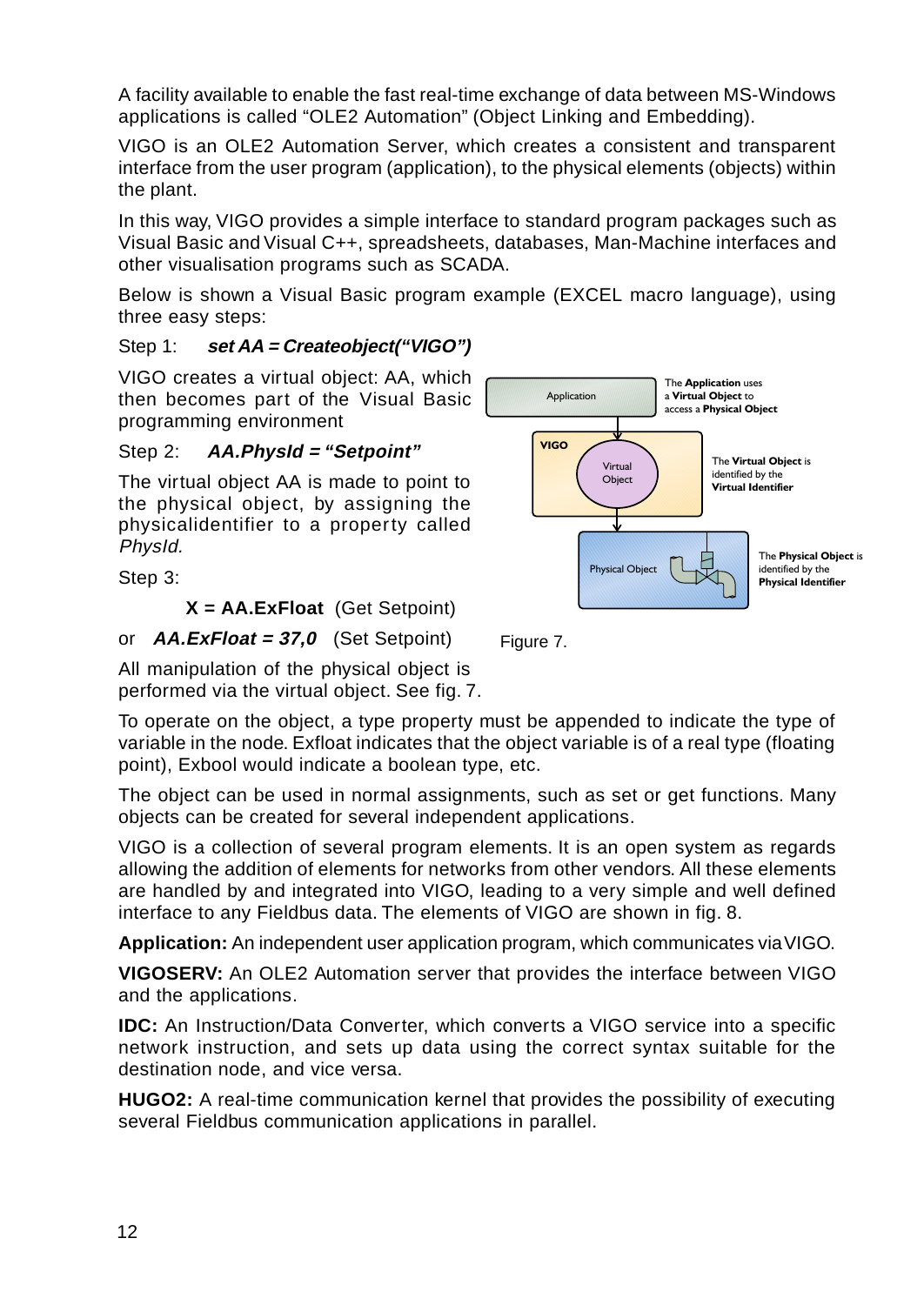**The Manager Information Base**: The MIB contains a set of data structures, which describe the physical system. The MIB translates a variable name into a specific node address, variable address, type specification, etc.

**The Drivers:** These take care of sending and receiving information via a specific network.



**Figure 8:** The elements of VIGO.

### **Software**

Besides the standard OLE2 automation method for exchanging data under MS Windows, P-NET drivers for DDE (Dynamic Data Exchange) also exist.

Software tools for monitoring and debugging, Graphic Control Systems, tools for down loading programs and for configuration, editors etc. are all available for P-NET.

Process-Pascal is available as a programming tool for P-NET controllers, which isStandard ISO-Pascal with additional facilities for declaring variables on the network,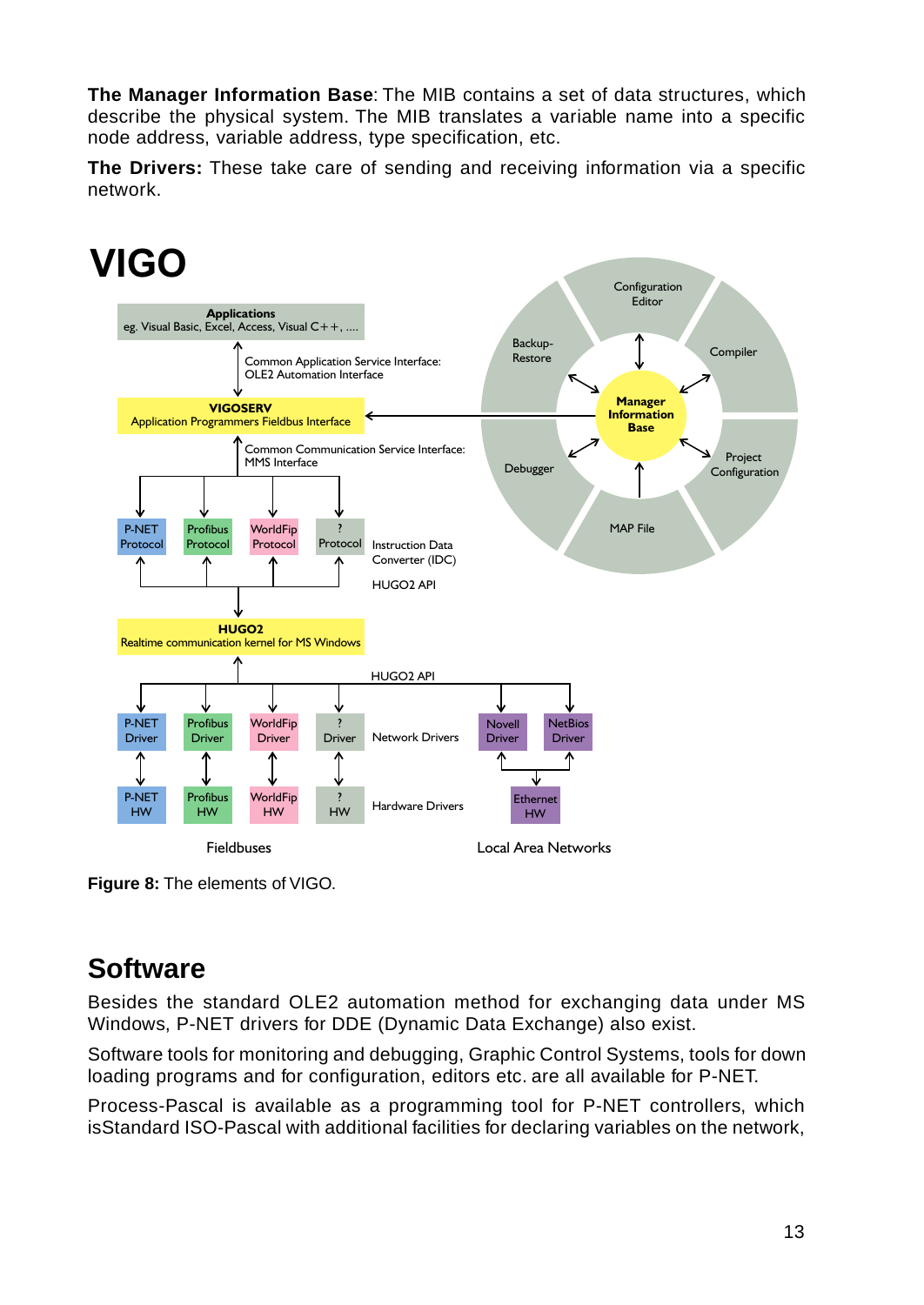and for task management in a multi-tasking environment. Programs written in Process-Pascal use global P-NET variables as if they were local variables. The only difference is to be found in the variable declaration technique. Multi-tasking facilities are also included in Process-Pascal, providing up to 64 tasks in each master.

### **Ease of P-NET Implementation**

One of the reasons for the high number of P-NET installations now operating, can be related to the low cost of node implementation.

The principle of P-NET, is to use the same microprocessor to control the main task of the node (the application), as well as the communication task. Data is only stored in one location. By incorporating P-NET as an integrated part of the device, P-NET can be used to perform configuration and to read the status of the device.

Typically this means that dip-switches for selecting a baud rate and setting the node address can be avoided. See fig. 9.

Other Fieldbus types use an add-on circuit in each node, in the form of a separate chip / microprocessor for communication. Data is exchanged through a dualport RAM. This principle always results in a significantly higher cost for the final product. See fig. 10.

There is **no need** for a specific chip-set when implementing the P-NET protocol, because the P-NET communication program for a slave requires only a few kbytes of code. This provides the opportunity to use a common standard single chip microprocessor, which includes a UART. e.g. H8- 300, 68HC11, 6805, 80851, 8051 etc.

It can be concluded therefore, that a P-NET Fieldbus node need be no more expensive than traditional microprocessor equipment, having no Fieldbus connection.

Many years of experience have been gained in the implementation of P-NET nodes, and assistance is available for manufacturers, through the International P-NET User Organization.





Fieldbus =

 $Fieldbus = [P-NET]$ 



**Figure 10:** Typicalchip implementation in other fieldbus systems.

#### 14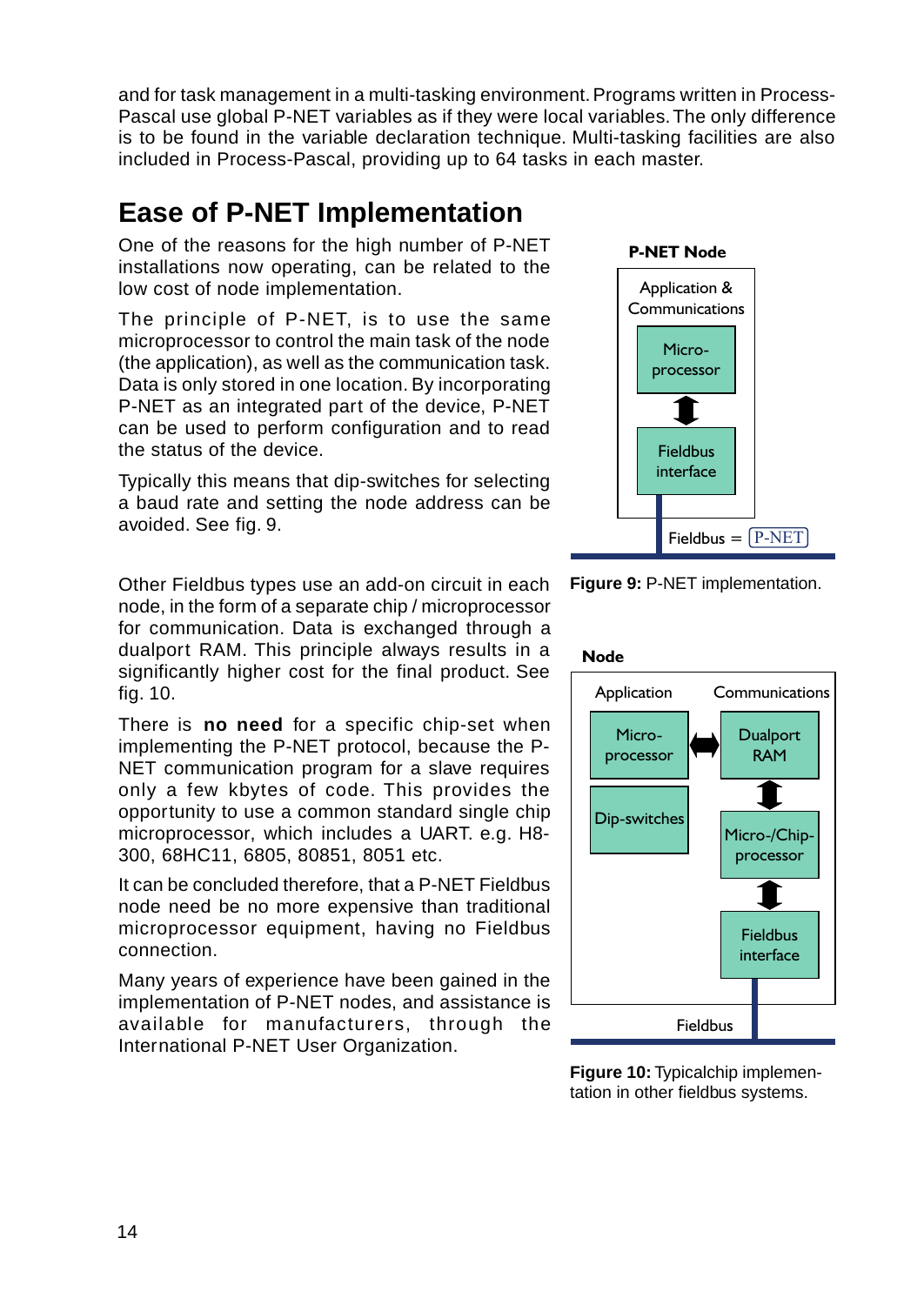## **P-NET Architecture**

P-NET is specified and implemented according to the Open Systems Interconnection Reference Model, on layers 1, 2, 3, 4, and 7, as shown in the diagram in fig. 11.

Normally, a Fieldbus is only implemented on layers 1,2 and 7, but since P-NET features the multi-net structure, the protocol also implements layers 3 and 4.



**Figure 11:** P-NET architecture based on ISO reference model.

Layer 1 is concerned with transmitting raw bits over the bus. It specifies the cable, how a "1" and a "0" is represented on the bus, what the voltage level is, etc.

Layer 2 takes care of the multi-master token, packs the data to be sent into a frame, including source and destination addresses, and performs error detection.

Layer 3 is the P-NET "post office", which receives and sends the frames according to the destination address. A message may be required to be sent out of another P-NET port, or into the P-NET service, or back to the requesting application, or return a message indicating an unknown address. It also performs the address conversion necessary to ensure a response finds its way back.

Layer 4 handles two different tasks. The first provides the P-NET service, which reads or writes data to internal memory via the SOFTWIRE list, or reroutes a request, if the SOFTWIRE list indicates that the variable is located in another node.The second task holds details about the number ofrequests which have been sent out but are waiting for a reply. When the reply arrives, it is sent back to the calling application task.

Layer 7 is used by application programs to access variables in other nodes. This is done by sending a command block containing references to the SOFTWIRE list, which is where detailed information such as node address, internal address etc. is specified. The SOFTWIRE list is also used for internal variables.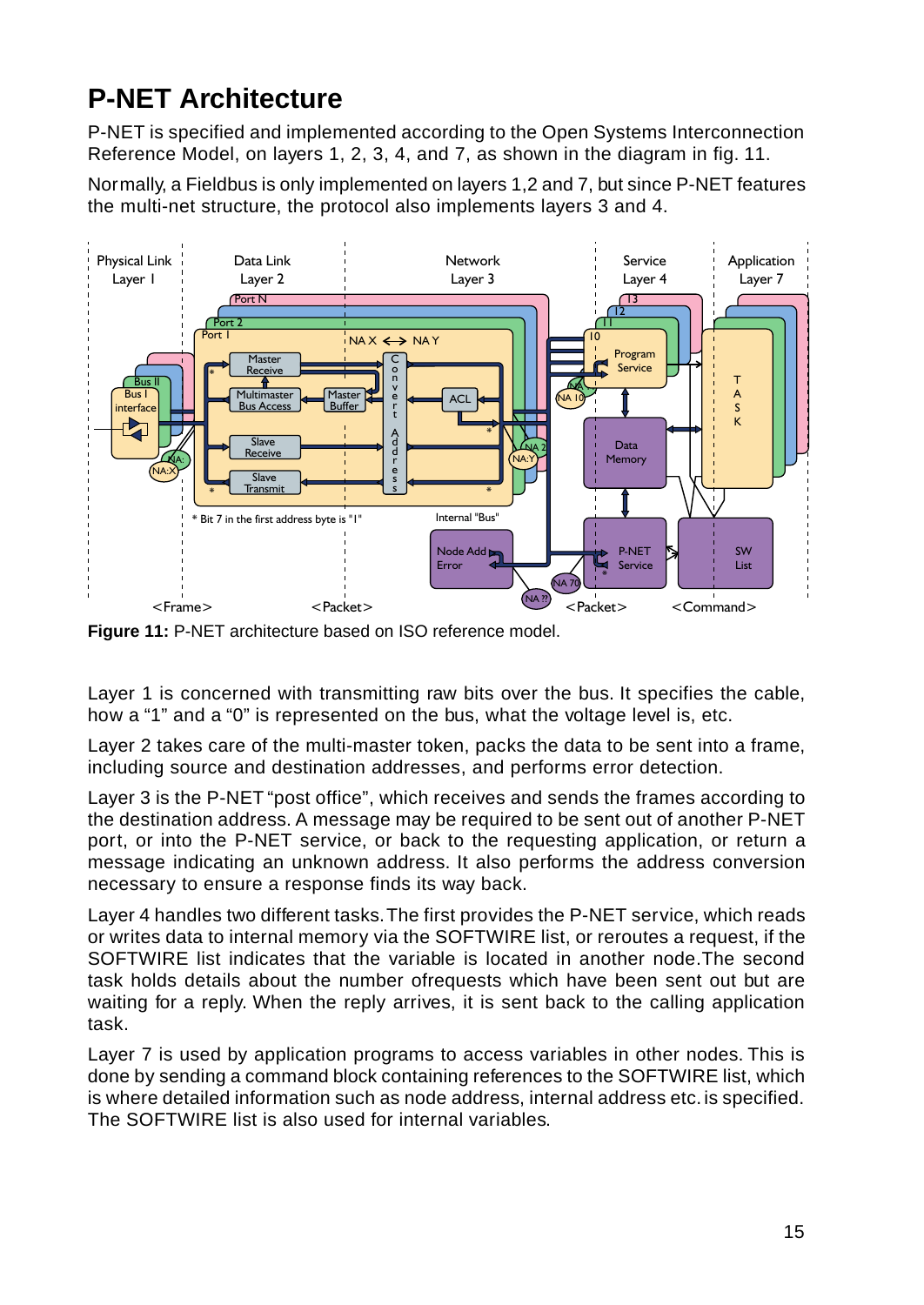### **Virtual Token Passing**

Each P-NET master is given a node address (NA), between 1 and the number of masters expected within a system.

All masters contain an "idle bus bit period counter" which increments for each bit period the bus is idle, but is reset to zero when the bus becomes active. Each master also has an access counter, which is incremented when the idle bus bit period counter reaches 40, 50, 60, ...

When the *access counter* in a master is equal to its node address, that master holds the token, and is allowed access to the bus. When the access counter exceeds the maximum number of masters, it is preset to 1.



**Figure 12:** Vitual token passing.

The diagram in fig. 12 shows an example of the token principles in P-NET, within a system configured for 4 masters.

First, master 3 has the token, and is receiving a response from a slave. Then the bus becomes idle.

When 40 idle bit periods have been counted, all access counters are incremented by 1, and master 4 is allowed access to the bus. Since master 4 does not have anything to send, and after 50 bit periods, master 1 is allowed access to the bus.

Master 1 does not need bus use either (it may not even be present), so the virtual token is passed to master 2, when the idle bus bit period counter reaches 60.

Since masters 2 and 3 do not require access, the token is eventually passed on to master 4, when the *idle bus bit period counter* is equal to 80. This time, master 4 does require access. Data appears on the bus, so all idle bus bit period counters are reset to zero.

The passing of the virtual token takes place within only 130 ìS or 10 bit periods, and no data is actually sent over the bus. A single network can have up to 32 masters with equal priority, and no hierarchy needs to be managed.

Consequently, P-NET does not require any bus arbitrator functions. Virtual token passing is much more efficient than passing the token by message.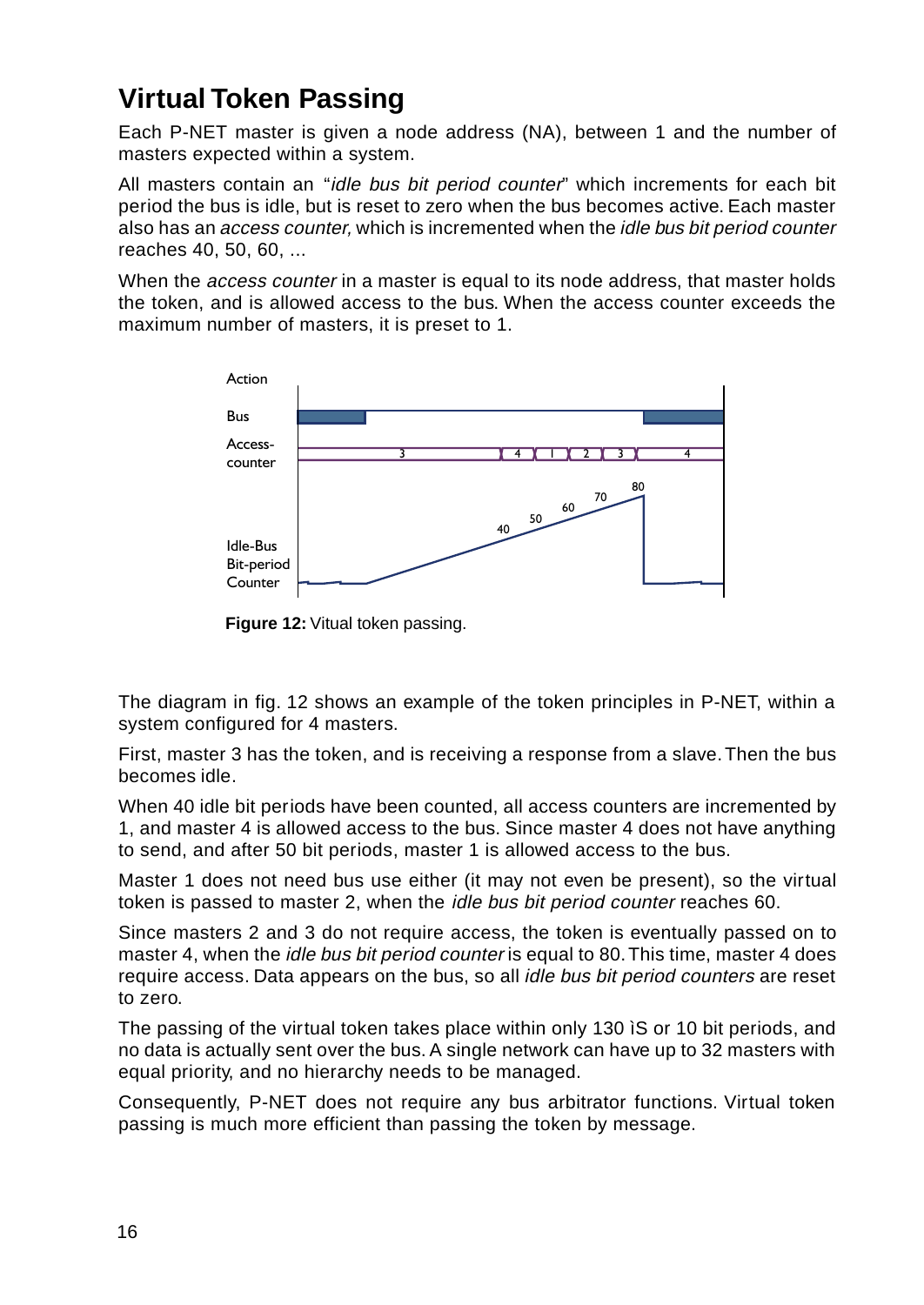### **P-NET Compared to Dedicated Fieldbus Chip Solutions**

Bus systems using special chips (e.g. Profibus FMS), typically receive the complete frame first. Then the chip sends an acknowledge to the master and an interrupt to the host CPU.

Slave processing is then started, and when all data is ready, it is transferred to the chip. Now the Master has to make a second request to obtain the desired result. This is illustrated in the diagram in fig. 13.

P-NET slaves handle the processing of data and the reception and transmission of frames, in parallel. The processing of the request begins in the slave, as soon as the first data bytes arrive. In this way, the standard P-NET data rate of 76,800 bit/s, is not a limiting factor in performance.



### **P-NET** without special chip



**Figure 13:** P-NET communication compared to Profibus chip principle.

Every P-NET slave module must answer a request within 390 microseconds ("immediate response"). This eliminates the need for multiple requests for a single variable, or even continuous polling until a result is ready. The immediate response eliminates the need for buffers in the slave to contain a queue of requests or polling from different masters.

The immediate response, coupled with parallel operation and fast token passing, results in a performance similar to other bus systems with a much higher data rate (e.g. 500 kbit/s).

One of the drawbacks of increasing the data rate, is that it leads to a significant reduction in the Fieldbus cable length allowed. For example, at 76.8 kbit/s the bus length can be in the region of 1.2 Km, but at 500 kbit/s the bus length would need to be reduced to 200 m.

The consequence of this is, that for a comparable full size system, 5 extra repeaters would have to be considered for the higher rate system.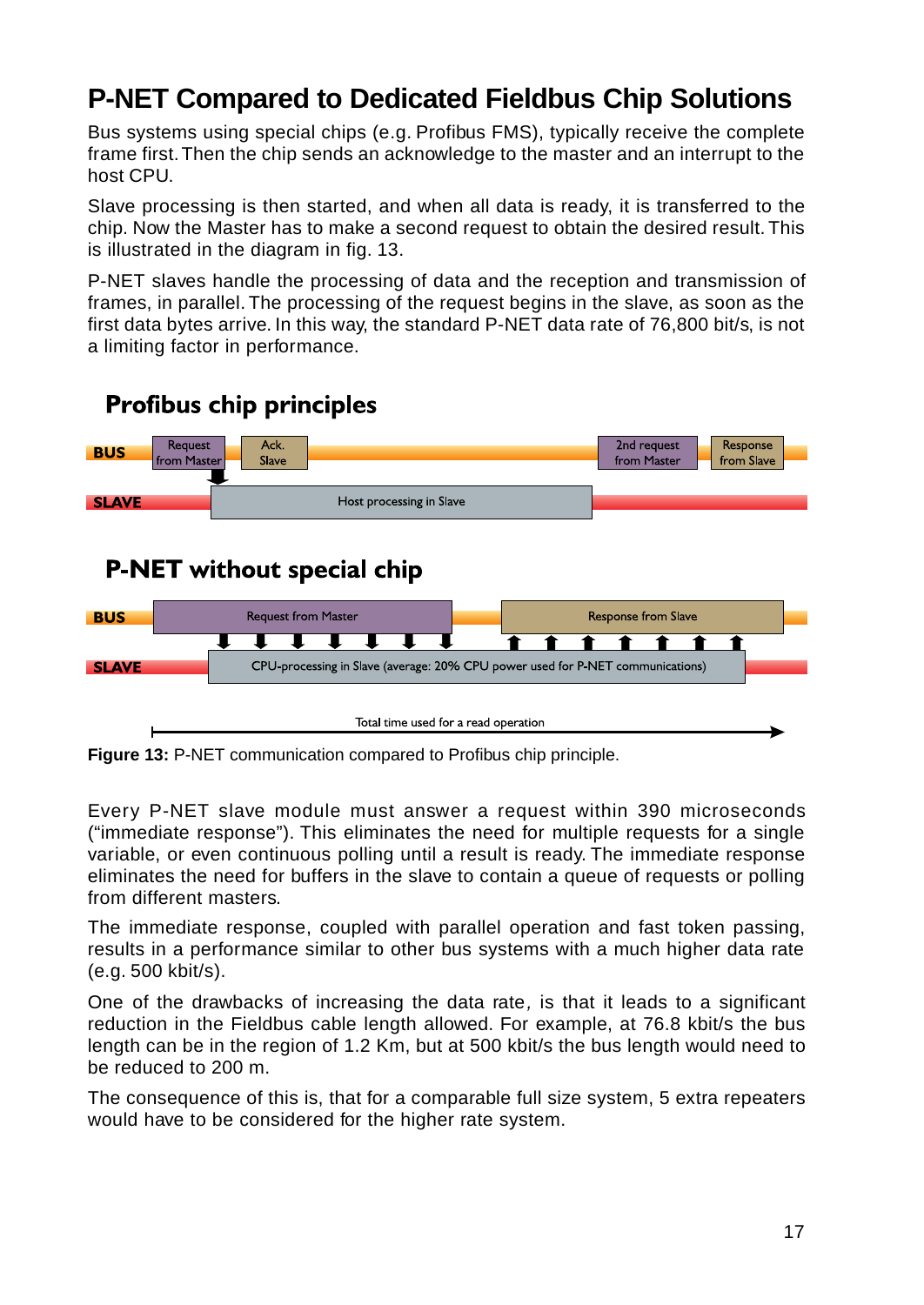### **International P-NET User Organization**

Nearly a 100 companies are now members of the International P-NET User Organization. The membership fee (1995) for companies is 1.500 DKr (approx. 400 DM or £160).

Special arrangements are available for universities and other educational institutions.

By enroling in the International P-NET User Organization, a new member will receive one copy of the P-NET standard.

Members have the right to use the P-NET protocol and the P-NET logo in products, without any royalty.

The International P-NET User Organization arranges International P-NET Conferences, takes part in international Standardization work and disseminates information about P-NET.

Literature references can be requested from the International P-NET User Organization.

To obtain additional information contact the head office or your local society:

### **Head Office:**

• International P-NET User Organization, P.O.Box. 192, DK-8600 Silkeborg Denmark Phone +45 87 200 396, Fax +45 87 200 397 e-mail: P-NET@post4.tele.dk



### **Local Societies:**

- b+ Prof. Dr.-Ing. Jörg Böttcher, Deggendorf, Germany Phone +49 991 340 897, Fax +49 991 340 447 e-mail: 0991340897-0001@t-online.de
- PROCES-DATA (UK) Ltd. , Oxon, England Phone +44 (0) 1491 828 200, Fax + 44 (0) 1491 828 201 e-mail: pnet@easynet.co.uk
- TECNOCON, Vale de Cambra Cedex, Portugal Phone +351 56 412 789, Fax +351 56 412 792
- CONFLOW Technologies Inc., Ontario, Canada Phone +1 905 840 6800, Fax +1 905 840 6799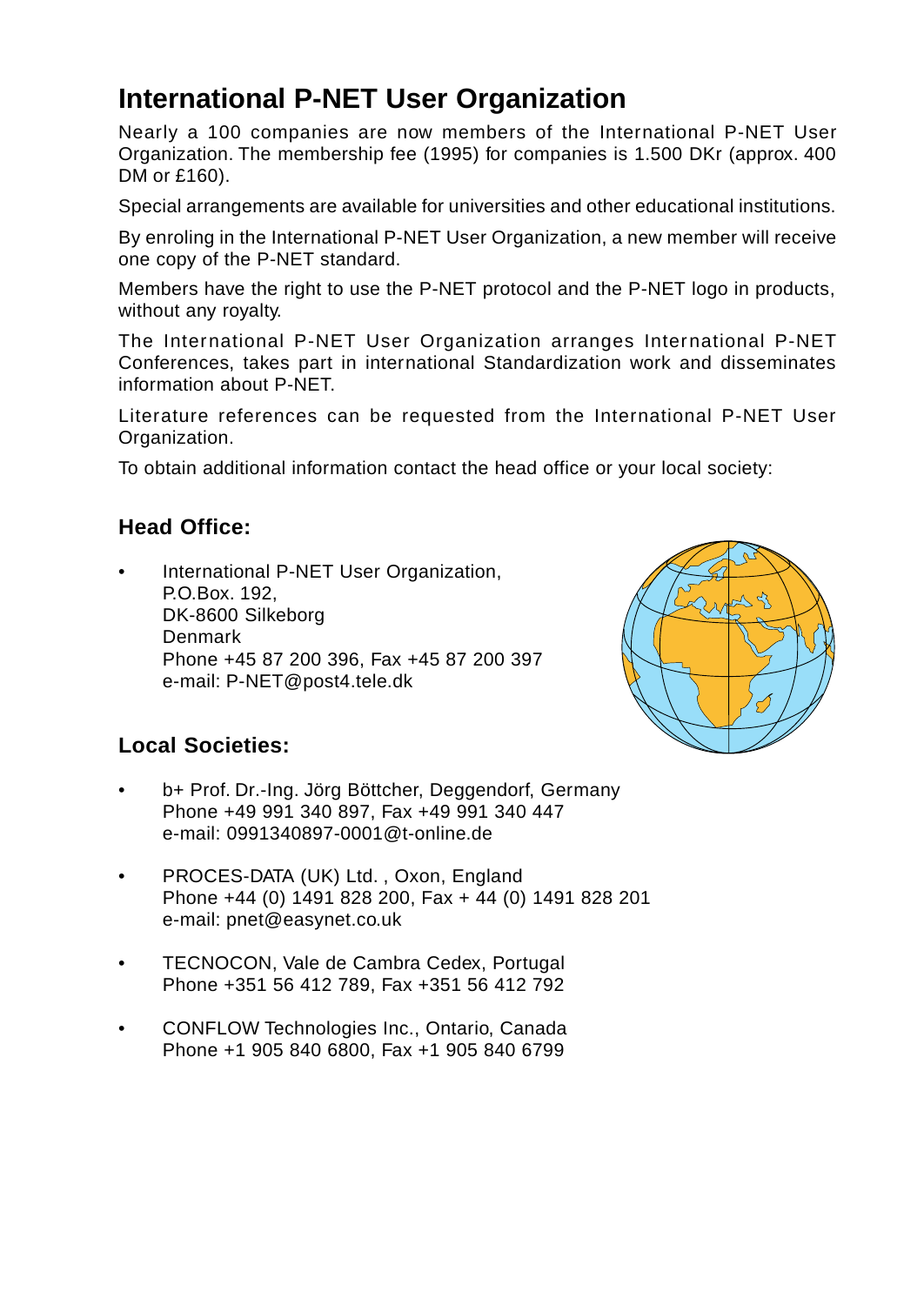# **Applied P-NET Applications**

Factory Environmental Control

Train Fuel Management System at british Rail

Fully Automated Car & Passenger Ferry in Holland

P-NET Conference and Exhibition Participation